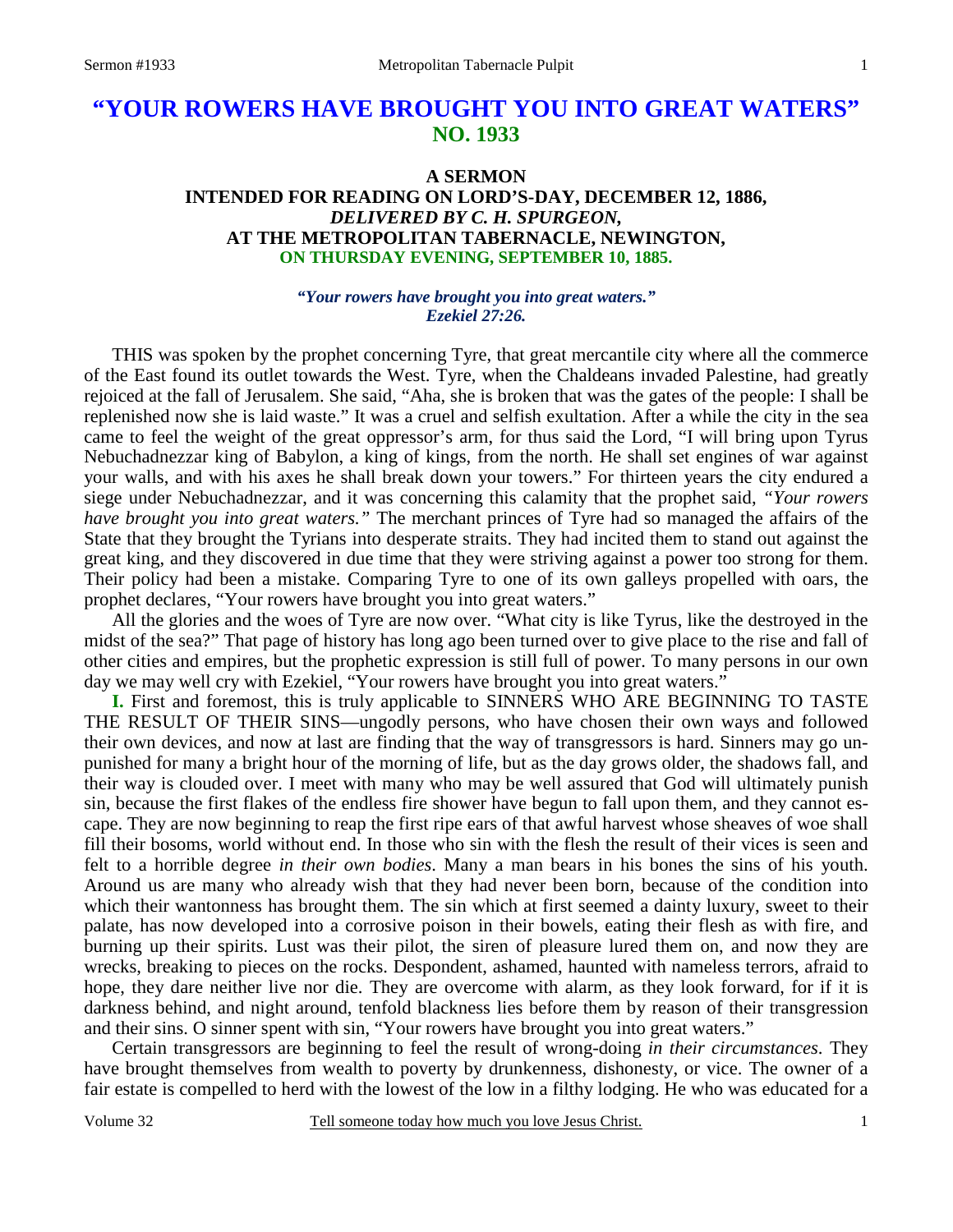profession, and is skilled in learned languages, employs his superior knowledge to beg and cheat, and even then remains in loathsome rags. Not even in this world does sin pay its servants good wages. Drunkenness and idleness clothe a man with rags; these are the livery of sin. Those godly men who spend their lives in the painful business of seeking out the fallen often harrow our feelings with the dread stories of those who are truly prodigals, not merely in parable, but in literal fact, who have wasted their substance in riotous living, and now, if it were possible, would be glad to fill their belly with the husks that swine do eat, and no man gives to them. Many a broken-down sinner has in this house found his way back to the great Father. Oh, that it may be so during this service! Sorely tossed about, in sickness and in want, both of them the result of your sin, you are in a sorry plight at this hour. "Your rowers have brought you into great waters." You would not take Christ to be your pilot in your youth, you were too proud to accept your father's God, your mother's Savior; you must necessarily have your own way, and follow your own devices, and now the desperate tugging of your passions have brought you into deep waters indeed. You said in your pride, "I will not be tied to my mother's apron strings," but you are now a captive, fastened with bonds of steel to one who will be no mother to you, but a destroyer. You gave up your boat to pirate rowers, and now see where they have brought you! The waters about you are dark and tempestuous, and no port is near. One thing you can do and I would have you do it—warn others lest they come into your place of danger. With broken health and lost estate, at least be humane, and when you are most in your misery, call to yourself the young who have not yet known your evil ways, and charge them to shun your course. If you cannot be an example, I would use you as a beacon. "Though hand join in hand, yet shall not the wicked be unpunished," and you are a proof of the same. "Your rowers have brought you into great waters."

 Others who have not yet been afflicted by any outward providence are beginning to feel *the sting of sin upon their conscience.* This will, I trust, be used for their good. I trust the Lord has a kind intent towards them, and is condemning them in the inward court of conscience, that they may not be judged and condemned with the godless world at the last great day. The Lord's eye perceives many that once were at ease in their iniquities who are now sorely troubled by their own reflections. Like the troubled sea, they cannot rest; their memories are constantly casting up the mire and dirt of their former transgressions. There is no peace for them day or night. They know that they must die, they have heard also of judgment to come, the blast of the trumpet of doom is sounding in their ears, and therefore they cannot sleep at night, nor be at rest by day. A tempest is hurrying up; black masses of cloud hang overhead, thunder mutters from afar, and the lightning lights up the sky. Sin is ever before them. It casts ashes into their bread, and gall into their drink. Their merry comrades cannot make them out, for they were once as wild as any. Men wonder why it is that for them there seems to be no music in the lute, no pleasure in the bowl, no joy in the dance. They know not the voice which cries to the troubled one—"Your rowers have brought you into great waters."

 O soul, you have now come where your sins compass you about, and shut you in on every side. They seemed as if they were all forgotten, like dead men, out of mind, but they have risen again, and in their rising you have fallen. As a man pursued by wolves in the steppes of Russia seeks to escape from the hungry pack which hurry on so swiftly, so are you trying to escape from your sins, but all in vain. You hear their howls behind you as they chase you with untiring feet, and what can you do? The sins of twenty years ago are upon you! Fierce sins of your hot and youthful blood, which seemed so harmless then, they are demons now from which you cannot hide. What would you give to forget them? But they will not be forgotten. The devourers are near you; their hot breath comes upon you! Their fangs are in your flesh! They taste your blood! Verily, you have made a poor business of life to become the prey of such horrors! At a time of life when many a Christian man is in full vigor of usefulness, you are worn out, and near death, and near hell. Your sins are upon you, even now they overtake you, and what will you do? O gallant boat, of the silken sail, and the painted hull, where are you now? "Your rowers have brought you into great waters."

 Listen to me, then, while I speak to you words which may seem harsh, but they are all meant in love to you. Listen, I say, and take warning from your present sorrows.

 If the waters are great today, what will they be before long? If now you cannot bear the wages of sin, what will you do when they are paid to you in full? "What will you do in the swelling of Jordan?" What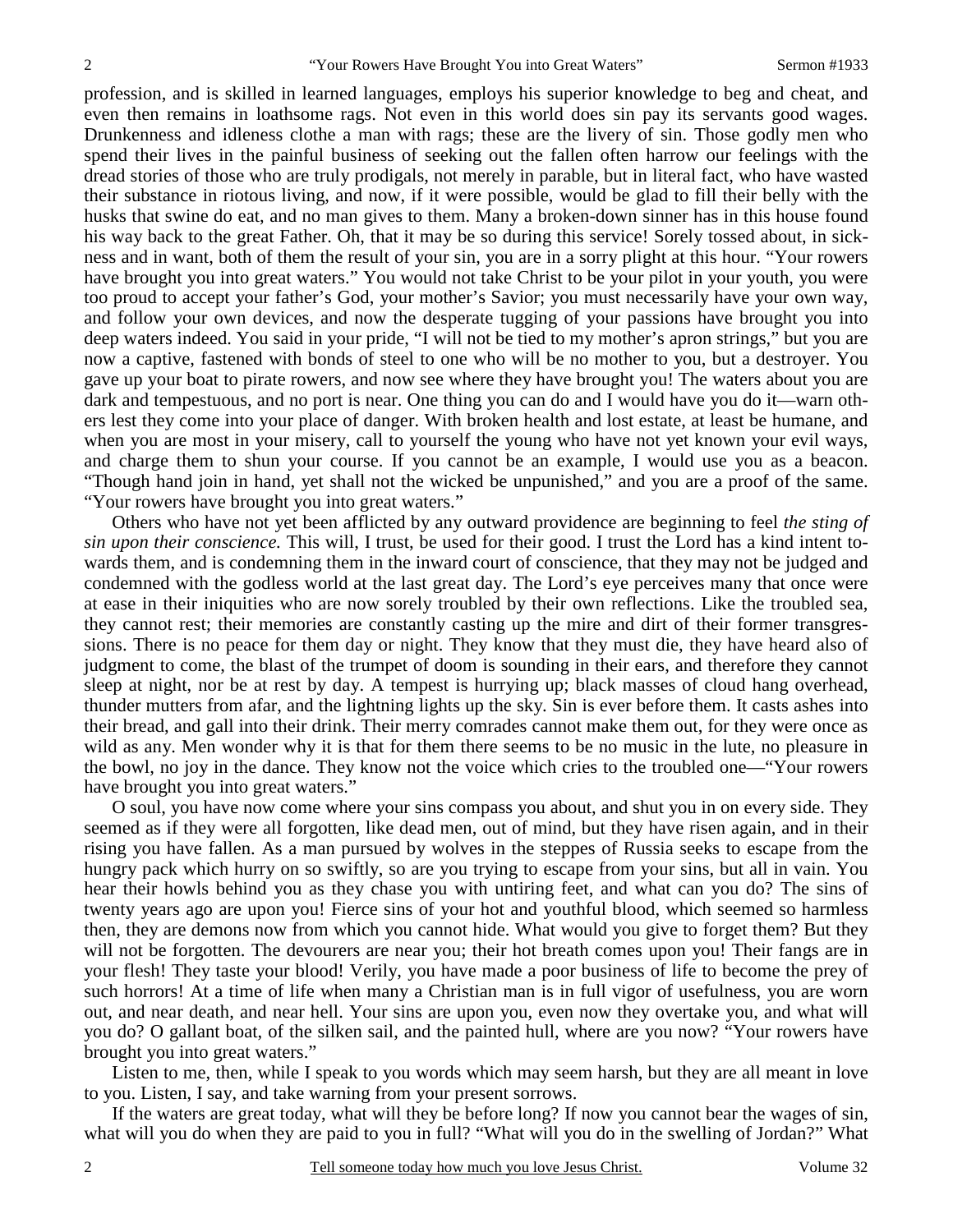will you do when they wipe the clammy sweat from your brow, and tell you that a few more gasps will send you into eternity? O man, however great the waters are now, they are as nothing compared with what they will be at the last! You are only running with the footmen now, and yet they weary you, what will you do when you contend with horses? When the Lord shall walk through the sea with His horses, through the heap of great waters, what will become of you? Your case is lamentable. My heart weeps for you. "Your rowers have brought you into great waters."

 Learn, I pray you, this piece of timely wisdom. Your rowers have brought you into no quiet waters, they have found you no harbors of delight; shall they any longer be your rowers? Do this one thing to your own soul if you have any sense left, or any pity for yourself; cry out against those who are ruining you. Now say, "I will go no further with these rowers. God helping me, the helm shall be reversed." If such is your resolve, and the great Pilot shall come to your help, you will never drink again of the accursed cup, and you will shun the company which has lured you to your present wretchedness. Hear me while I cry to you, "Escape for your life! Look not behind you!" for maybe you will never have another hope of escaping, but you will henceforth drift from bad to worse, till the worst of all shall come. "Your rowers have brought you into great waters"—have no more to do with them. Oh that the Spirit of the Lord may help you to break the oars and cast the rowers into the sea!

 Remember, also, that they have rowed you into the stormy waters, but they cannot row you out of them. You can find no rest by continuing in sin, neither can you save yourself from your present forlorn condition. O man, cry mightily unto God. He will hear you. He has revealed a way of deliverance for you in the person of His dear Son, and all your hope lies there. Have you not heard of Jesus, who can stop the wind, and bring your vessel into an instant calm? While there is life in you there is hope in Christ for you. You are not yet in torment, not yet in hell; still does His good Spirit strive, with the chief of sinners dwell. Therefore, though the sun is gone down for this day, I pray you suffer it not to rise again until you have committed your soul into the hands of your Redeemer. In desperate jeopardy of eternal destruction, cry unto the mighty God for succor and He will make bare His arm and rescue you from your destructions. Despair not. There is a Savior, and a great one, and He has come hither to seek and to save that which was lost. Trust in Him who is mighty to save. By the terror of your destruction, I beseech you believe in the great salvation. Cry—

> *"Jesus, lover of my soul, Let me to Your bosom fly, While the nearer waters roll, While the tempest still is high! Hide me, O my Savior, hide, Till the storm of life is past; Safe into the haven guide; Oh receive my soul at last."*

I have spoken very feebly, but I pray the Lord to bless it to every unconverted person within these walls.

**II.** And now, secondly, I think that I see another ship. It is not black with the grime of the world, it resembles the gilded barge of a mighty prince, but still, for all that, its rowers have brought it into great waters. This represents THE SELF-RIGHTEOUS BROUGHT INTO DISTRESS. Many men are fondly persuaded that either they need no saving or that they can save themselves. Either in whole or in part, their natural goodness, or their benevolent actions, or their careful attention to external religion, will secure their safety. They suppose that by going to hear the gospel, by participating in sacraments, by contributing towards church work, and the like, they will find themselves borne securely towards the desired haven. This ship is rarely built. It resembles that to which Ezekiel likens Tyre, "They have made all your planks of fir trees from Senir: they have taken cedars from Lebanon to make a mast for you. Of the oaks of Bashan have they made your oars; they have made your benches of ivory inlaid in boxwood, from the isles of Kittim. Of fine linen with embroidered work from Egypt was your sail that it might be to you for an ensign; blue and purple from the isles of Elishah was your awning." There is no end to the gallant show which self-righteousness can exhibit. No ship of Tyre can excel it.

 Yet to this glorious ship a trying voyage is appointed. Alas, my friend! Your rowers have brought you into great waters. I would like you to think of the difficult journey which lies before you. The pro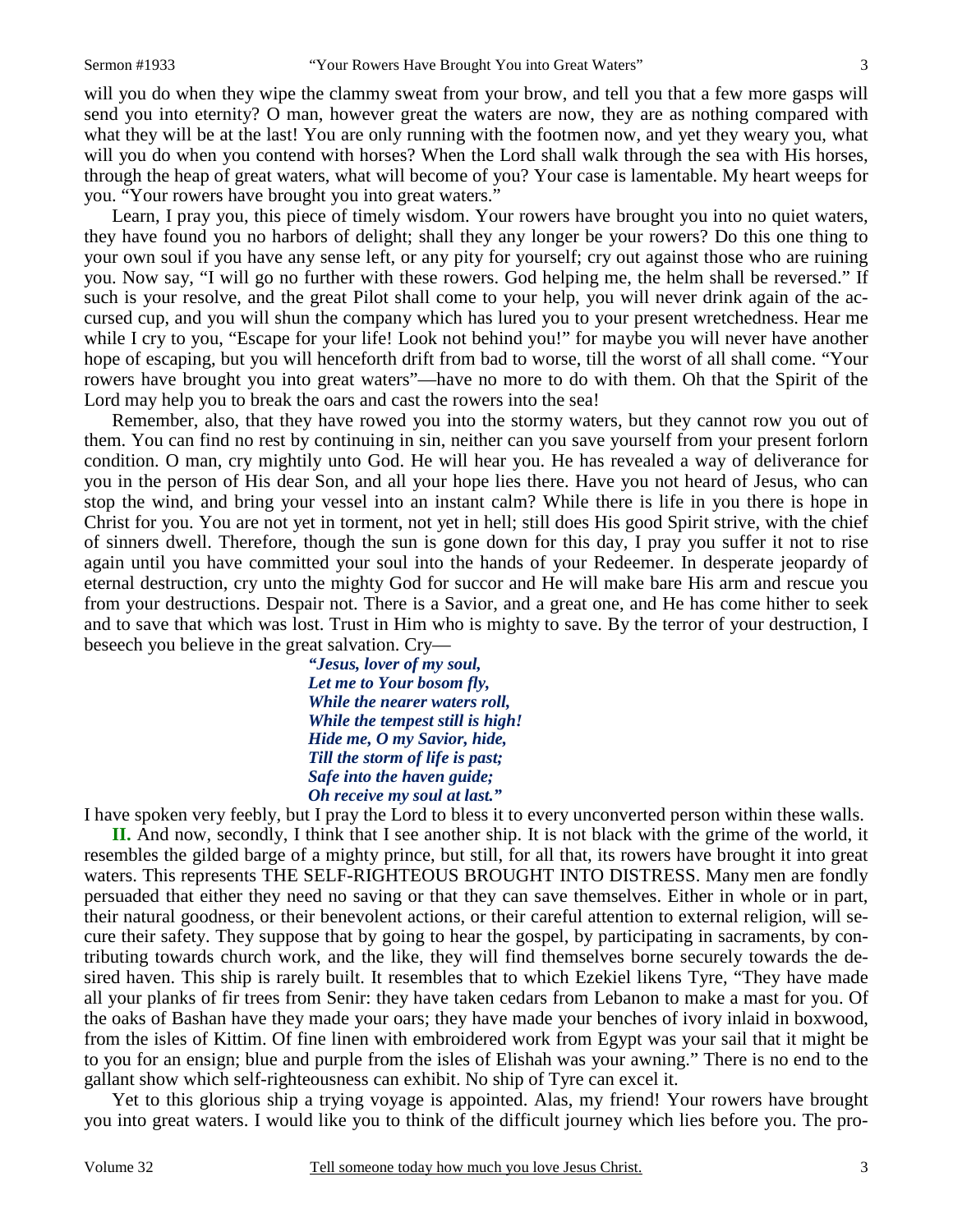posal is that you shall row yourself by your good works across yon sea of sin to the port of glory. Before you enter upon a matter it is well to count the cost. Do you not know that, if you are to be saved by obedience to the law of God, your obedience must be absolutely perfect? If there is a breach of one single commandment, although all the others should be scrupulously kept, yet the law is broken, and the course of it descends. If you have a chain, and you break one link, it is of no further use. It is idle to say, "All the other links are strong." The miner would not risk his life upon a chain with one dangerous link, and the strength of the whole chain must be measured, not by its strongest, but by its weakest part. Do you think, my friend, that you can perfectly keep the law of God? Can you do it as long as you live? I should like you to think what great waters the rowers are proposing to take you into if you are to win salvation by obedience which shall never fail or falter. You see from Holy Scripture that God gave His Son Jesus Christ to die for us that we might be saved by His grace. Do you suppose that this gift of Jesus was a superfluity? There would have been no need for that great offering on the part of our Lord Jesus Christ if men can save themselves by their own merits. Calvary is a blot upon the character of Deity if salvation by self is possible. His own Son put to death without a stern necessity for it were the grossest charge that could be brought against the great Father! You certainly are attempting a very singular work if you are to perform that which cost the glorious Son of God His life. Great waters, dear friend—waters too great for your frail vessel.

 Look, sirs, you who have been resting in your own righteousness, have you never sinned? Take even today to pieces, has no evil thought, or wrong desire, or wanton imagination, defiled its hours? Have you never spoken a sinful, unkind, untruthful, or proud word? Do you claim to have been absolutely perfect before your Maker from your childhood? Surely, you must have a brow of brass to make such a boast. What does He say to you? "There is not a just man upon earth, that does good, and sins not." "All we like sheep have gone astray." "If we say that we have no sin, we deceive ourselves, and the truth is not in us." Verily, my friend, "Your rowers have brought you into great waters." If you are to be saved by your works, see where you are! Any one day you may slip and stumble, and then what becomes of all your past life? For, "When the righteous man turns away from his righteousness, and commits iniquity, all his righteousness that he has done shall not be mentioned: in his trespass that he has trespassed, and in his sin that he has sinned, in them shall he die." If this is your style of standing before God, it is a poor standing indeed. Can you ever be sure that you will be safe in an hour's time? Come, my friend, can you be sure that you have done enough, and felt enough, and prayed enough, and given enough alms, and gone a sufficient number of times to the meeting house, or to the church? Can you be sure that it is well with you even now? And if your faith is in a priest, can you be sure that he who baptized you, and confirmed you, had the apostolic succession? Can you be sure that he that gave you the sacrament was truly ordained? When you lie dying, a thousand questions will haunt you! You will have to ask yourself about this, and that, and the other, and on your present way of going to work you can never be sure.

 The religion of self-righteousness never proposes such a thing as security. It does not give the quiet of faith, much less the deep repose of full assurance. "Your rowers have brought you into great waters." Uncertainty follows uncertainty, and the wind of fear tosses the billows of doubt. You will have to slave your fingers to the bone with incessant efforts, and then never have done. Your life will be one perpetual treadmill, and you will never be an inch the higher. You might as well attempt to sail across the Atlantic on a dried leaf of autumn, as hope to reach heaven by your own works. You have no good works, man; you are incapable of good works. Your motive is tainted, and it pollutes all you do. Self-salvation is your aim, and therefore, you are serving yourself, and not your God. The motive is the essence of the deed. Now, the grand motive which makes virtue, virtue, is absent in the selfish heart. The motive of love is needful to acceptance with God, and you know nothing of it. As yet, all your labor comes of a joyless servitude, it is slave's work for a slave's wage, and the wage you will get, because you are a sinner, will be no more than death when all is done. "Your rowers have brought you into great waters."

 I remember when I reached those same terrible seas. I used, as a youth, sometimes to think that I was as good as other lads, and perhaps I was, for I had not fallen into the grosser vices. I fancied that if anybody was saved by a moral life, I might be. But oh, when God lifted the veil of my nature, and I saw what my heart really was, I sang another tune. I had been down into the cellar of my heart a great many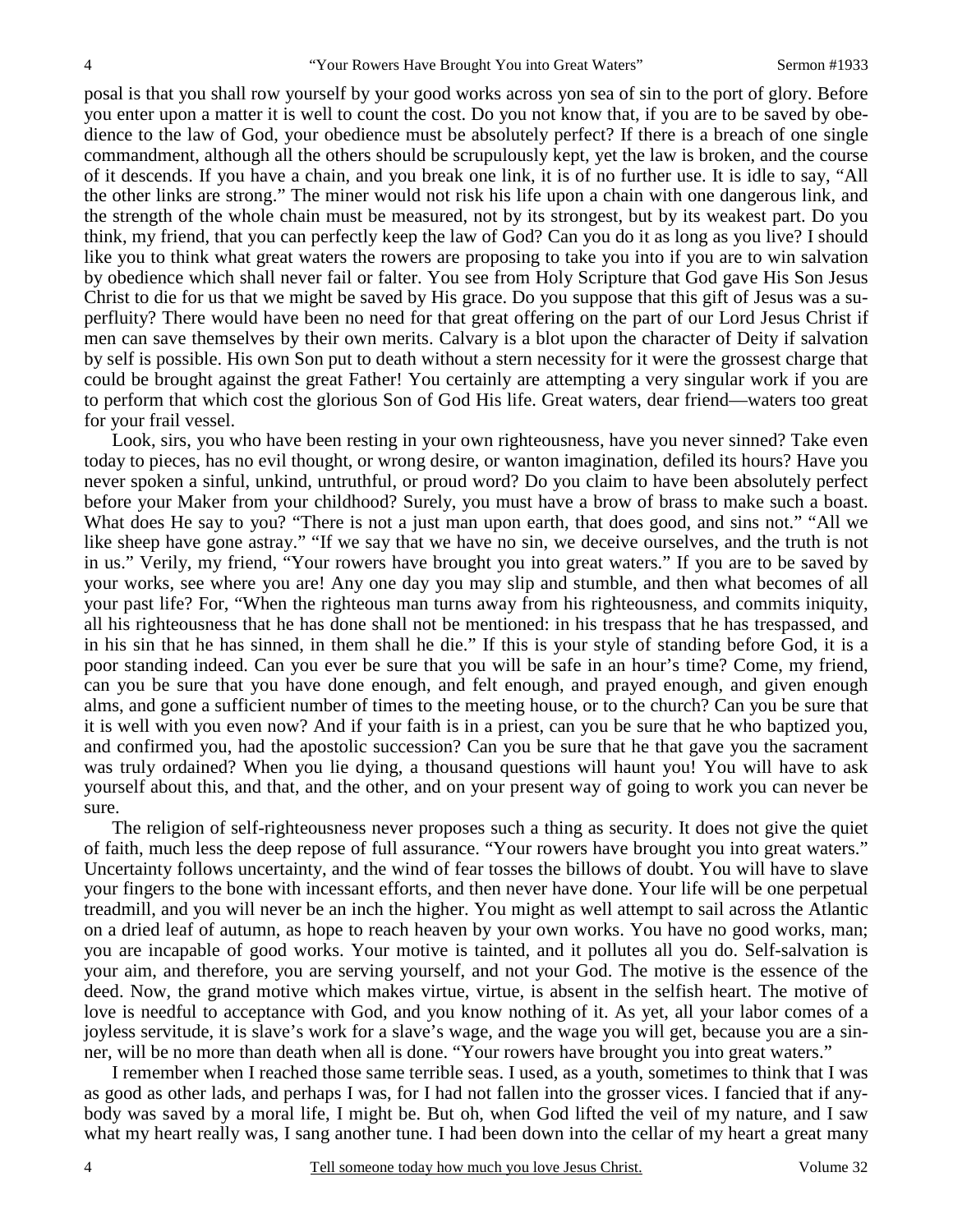times in the dark, and it seemed pretty fair, but when the Holy Spirit opened the shutters, and let in the light, what loathsome abominations I saw there! My life, too, no longer appeared to be the goodly thing I had imagined it. Ah, no! My comeliness was turned into corruption. Let but a man get the light of God streaming into His soul, convicting Him of sin, of righteousness, and of judgment to come, and all reliance upon self, in any form, will seem to him to be the most hateful of crimes. What crime is there that is more like the pride of Lucifer than the pride of a wretched rebel, who talks about meriting heaven, and finding entrance among glorified spirits, without washing his robes in the blood of Jesus, under the pretence that they were never foul. Does he imagine that he will be admitted to the courts of the Eternal King, to sing his own praises, and thus insult the Lord? While others come there through rich and free and sovereign grace, and therefore, rapturously adore almighty love, is he to reach the blissful shores to magnify his own excellence? I tell you, sir, that if you have put to sea in the boat of self-righteousness, however strong the rowers who tug those three banks of oars, and make the vessel leap through the waves, the day shall come when you will hear a voice across the waters crying, "Your rowers have brought you into great waters: the east wind has broken you in the midst of the seas." The voyage is too great for you; shipwreck is sure. May God give you grace to shun the attempt! Flee from your own works to Christ's work. Place your trust where God has placed His love, namely, in the Lord Jesus. Then shall you have good works indeed, but they shall be the cargo which you carry, not the ship which carries you. They shall then be grounded upon the motive of gratitude, and not of selfishness, and then shall real virtue be possible to you—virtue based on love to God. When you are delivered from your sin, and safe in the righteousness of Christ, then will you say, as each believer does when his heart is warm with affection—

#### *"Loved of my God, for Him again With love intense I burn: Chosen of Him before time began, I choose Him in return."*

Thus have we seen two gallant ships in grievous straits, and we have hearkened to counsels by which we may avoid their dangers. May God bless my simple word!

**III.** But now, very briefly, there is a third case, THE ERRORIST IN HIS DIFFICULTIES. This is a very common sight in these wayward times. I might say to many a man who has ventured out to sea under the strong impulse of curiosity, trusting to his own proud intellect, "Your rowers have brought you into great waters." The only safe course for a thoughtful man is to trust in God, and to accept the Scriptures as infallible truth. There is our anchorage. Every mind needs a fixed point; we must have infallibility somewhere; my infallible guide is Holy Scripture. I know of no other anchorage. The revelation of God to man in the person of the Son of God, even Christ Jesus, is the one and only hope of men, and the word of the Lord in which we have the divine testimony to the appointed Savior is our oracle and court of appeal.

 But there are men who cannot abide this, and first of all, I think that they begin to get into great waters *when they resolve to be guided by their own judgment* and their own intellect, without submitting to the teachings of Christ. It is proud and dangerous work to set up to be your own guide. You are undertaking a very large responsibility when you refuse to sit at Jesus' feet, and prefer to assume the teacher's chair. If you will rely upon your own wisdom, wit, and will, you choose a highland road, rough, rugged, and full of perils. You cast away the possibility of that sweet peace which comes of reposing on superior wisdom; you miss, in fact, that joy of faith, that sweet rest of mind which is the reward of the lowly of heart. Simple trust in Christ is to me the wellspring of comfort. To believe because the Lord speaks is rest to my heart. I could not live except as I leave questions with God, and accept His word instead of all reasoning.

 O my wise and thoughtful friend, do you know what will soon happen to you? You will probably fall under the domination of another's intellect; you will become the shadow of some greater man. The man who will be guided by nobody is usually guided by someone more foolish or more knavish than himself. I have seen both cases. I have seen a man of superior abilities crouching at the feet of a semi-idiot, who seemed to the other to be a profound mystic, and I have also seen the deep, designing man of brazen impudence towering above an abler man, and cowing him into submission. He swore that he would be in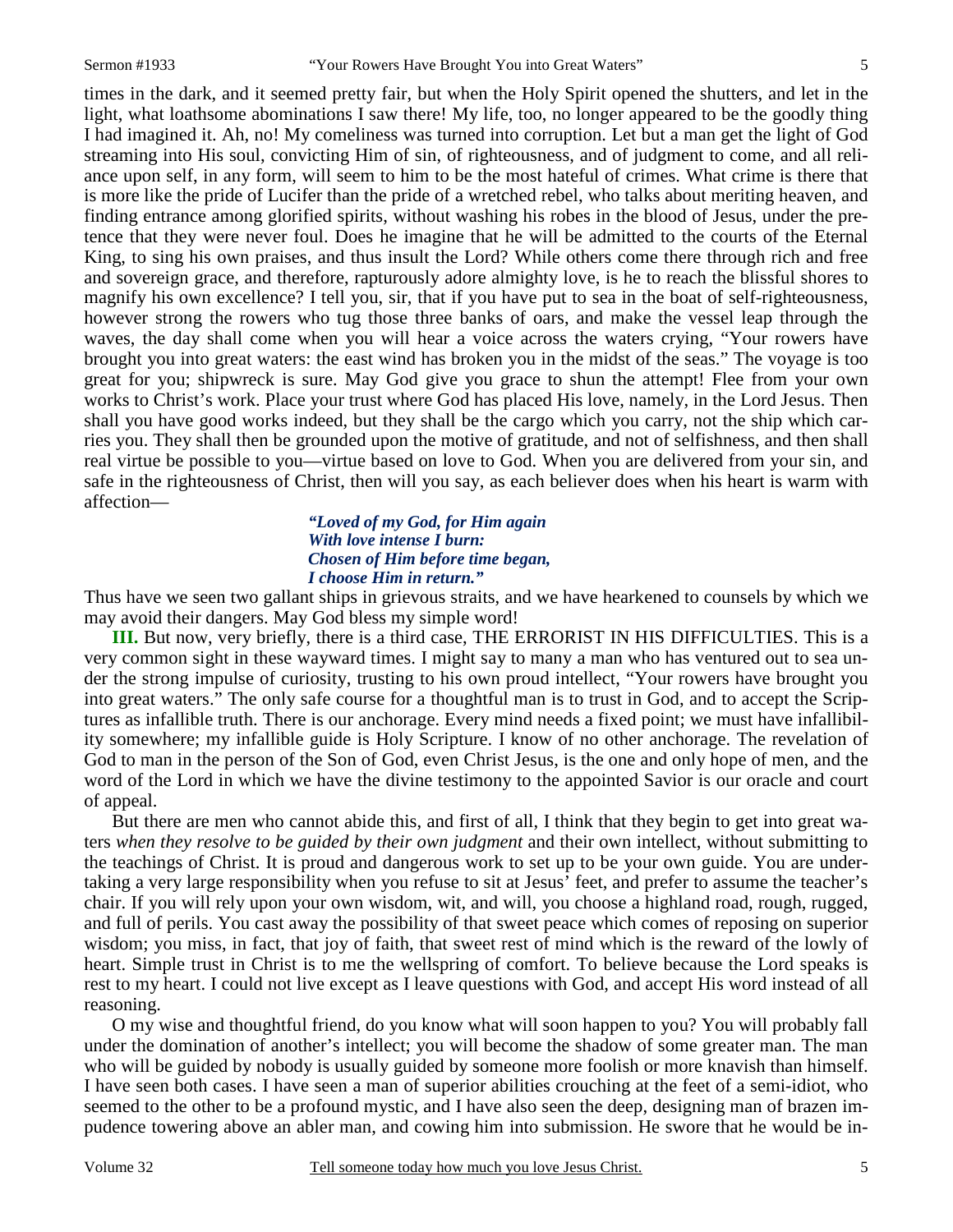dependent, and to be so he cast off all old beliefs, and fettered himself to foolish falsehood. He would not stay at home with his father to partake of the joyous heritage, for he longed for freedom. Alas! Before long a master sent him into his fields to feed swine. He could not believe the simplicities of truth, but now he groans beneath the monstrosities of superstition—

### *"Hear the just law, the judgment of the skies! He that hates truth shall be the dupe of lies; And he that will be cheated to the last, Delusion, strong as hell, shall bind him fast."*

The man has given up the old doctrine because it was difficult, and has accepted new doctrine which is ten times more difficult. He would not be credulous, and now he is a hundred times more so. Creation staggered him, and he tries to believe in evolution. Faith in Jesus seemed hard, but he must now accept Agnosticism. The difficulties of unbelief are ten times greater than the difficulties of faith. We may require a great stretch of faith to accept all that the Holy Spirit teaches, but once believe in His faithful word, and you have found a way of life; if you do not do this, you have continually to enlarge the gullet of your credulity, and remain forever receptive of mere wind, which can never fill the mind. Unbelief calls you to go from improbability to impossibility, from extravagance to romance, from romance to raving. I appeal to candid persons who have ventured from the moorings of faith to sport upon the waves of modern speculation, whether they are not conscious of a great loss. When faith evaporates there is a speedy departure of spiritual power. The new notions intoxicate, but they do not sustain. The near approach to God is gone when the old faith in the atonement is shaken, and the enjoyment of hallowed communion ceases when the din of perpetual controversy frightens away the dove of peace. I have heard it remarked that the modern apostles, when they preach, often discourse very prettily—for they are clever men, but all sense of enjoyment of what they preach is lacking. They are not themselves feeding upon what they hand out. There is no beaming light upon their faces as of men who are enamored by the doctrines they proclaim. Small delight can their teachings cause them, and you see that it is so. They are not heralds arrayed to adorn a banquet, but surgeons gathered to an operation. Well may they be without enjoyment, for there is nothing to enjoy. Who smiles as he sits down to a meatless, marrowless bone? Who rejoices as he lifts a shining cover which has nothing beneath it? In the dogmas of modern thought there is not enough mental meat to bait a mousetrap, as to food for a soul, there is none of it; an ant would starve on such small grain. No atonement, no regeneration, no eternal love, no covenant; what is there worth thinking upon? "They have taken away my Lord, and I know not where they have laid Him." They have taken away the light, the life, the love, the liberty of free grace, and they have given us nothing instead thereof but pretty toys, which they themselves will break before many days are past. O sirs, it is all very fine to be amused in the heyday of our health with "bubbles from the brunnen" of superior intellects, but times will come when the soul will have to do business on great waters, and then it will need substantial help. When a man comes face to face with eternity, he demands certainties about which his heart has no shadow of question.

 I have lain by the hour together consciously looking into death, in as bitter suffering of body and mind as a man might well endure, and I tell you nothing will then satisfy the heart but the atoning sacrifice; nothing will avail to clear the sky but a distinct view of Jesus as a substitute and a vicarious sacrifice for human sin. Nothing cheers me at such times but the eternal covenant, ordered in all things and sure; promises founded upon the faithfulness of God; grace given by the sovereignty of God to guilty and undeserving men; *you* may do with lighter things, but I must have these, and nothing less. Grace, with omnipotence and immutability to back it, will bear my spirit up, and nothing else. But if you will let go the old gospel, if you will go from one new theory to another, after a short time you will come into misery of the direst order. I have seen men give up first of all the communion of saints, then all belief in the Word of God. After that they have gone into the common pleasures of worldlings, and so they have drifted and drifted till at length the seat of the scorner, the song of the drunkard, or the stews of the unchaste have afforded them carrion suited to their taste. How many, who only meant to go a little from the old ways of truth, have gone too far aside even for themselves! Truly, my speculative friend, "Your rowers have brought you into great waters." I am not intending to follow you. You are so wise that I am satisfied to be a fool, because I would wish to be the reverse of what you are. I am content to be weak,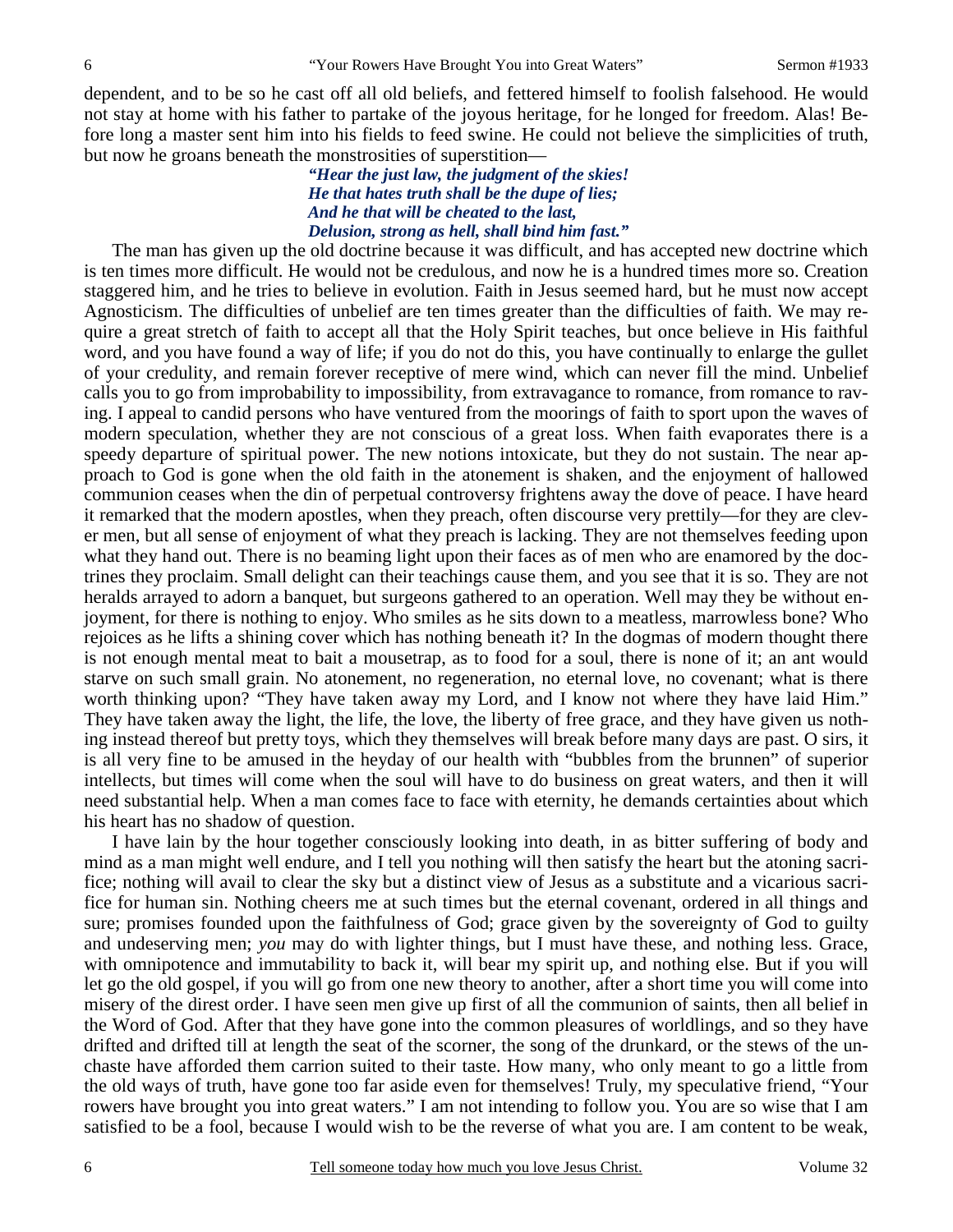for your strong mind is bringing you small profit. I would not at any time rest my soul's eternal hope upon a theory, or upon the workings of my own brain. I need a firmer foundation. On the truth revealed in *this* Book, on the clear and certain verities of Holy Scripture, I dare risk my soul for time and for eternity, without the shadow of a doubt. I would earnestly entreat you to do the same, lest by and by your rowers bring you into great waters!

 Why, to me it seems very great waters to be brought into to be forced to say that I know nothing. One walking with me observed, with some emphasis, "I do not believe as you do. I am an Agnostic." "Oh," I said to him. "Yes. That is a Greek word, is it not? The Latin word, I think, is *ignoramus."* He did not like it at all. Yet I only translated his language from Greek to Latin. These are strange waters to get into, when all your philosophy brings you is the confession that you know nothing, and the stolidity which enables you to glory in your ignorance. As for those of us who rest in Jesus, we know and have believed something, for we have been taught eternal verities by Him who cannot lie. Our Master was not known to say, "It may be," or, "It may not be," but He had an authoritative style, and testified, "Verily, verily, I say unto you." Heaven and earth shall pass away, but not one jot or tittle of what He has taught us shall cease to be the creed of our souls. We feel safe in this assurance, but should we quit it, we should expect soon to find ourselves in troubled waters.

**IV.** Now I pass on to dwell for a moment upon another sight, which is as sad as any of the others, perhaps more sad. Behold THE BACKSLIDER FILLED WITH HIS OWN WAYS. O wanderer from the Lord your God, "Your rowers have brought you into great waters." I have seen and talked with some to whom this text has become an awful truth. There are some here tonight who, if I brought them upon this platform, and they had the courage to speak, could unfold a tale of measureless misery which they have brought upon themselves by departing from the Lord. Look at yonder woman. She once rejoiced in the gospel as one that finds great spoil. It is thirty years ago, but at that time she knew the truth, and loved it. She was the joy of the pastor who brought her to Christ, for she was earnest, intense, devoted. There were years of gracious walking, and then there came a temptation. She grew cold in heart, she was poor, she was infatuated, she turned aside, she was wretched, and she found comfort in the glass. Drop the veil. It is many years ago since that fall, and she plunged on in suffering, misery, and sin, such as I will not attempt to describe. She became a mere wreck; death stared her in the face. She returned to us, and said, "Let me be taken into the church before I die, for I have never lost, after all, the life of God in my soul, but, oh, I stepped aside, and from that day sorrow has pursued me. Restore me to the church, for I am by grace restored to God." As you looked at her, you said, "Poor weather-beaten boat! It was an ill day for you when your rowers brought you into these great waters."

 You know how it begins; first of all, that holy, joyful walk with God is lost. You used to sing from morning to night for joy of heart, for, like Enoch, you walked with God. Alas! That music came to a close. It did not seem much—merely to lose rapturous enjoyment, but it was much in itself, and it meant more. Then there came a loss of relish for the means of grace. The services were long, and the ministry grew dull; the prayer meeting was not worth attending, and weeknight services were too much of a good thing. Secret prayer was neglected, and the Bible was unread. The forms of religion were kept up longer than the enjoyment of it, but there was no life, no power in them. After that there came a general faultfinding with brethren, a quarrelling with sisters; a constant quibbling at this and that. Nothing was good enough. The soul was drifting, and it fancied that the church and the world were no longer what they were, just as men in a boat fancy that the shore is moving. How many endeavor to be blind to their own declensions by pretending to see fault and falsehood in other people! Then there came distaste for Christian company; godly people were too commonplace and prosaic. The love of something "brighter" called them away from solid conversation. Occasionally they were found in places doubtfully virtuous and unquestionably irreligious. Songs other than those of Zion began to be relished, and teachings not of the Bible were listened to.

 All the while there was an inward unrest, and there was a yearning of the spirit for better things. The man felt, every now and then, that he was losing sight of shore, and floating into dangerous places, he was uneasy as to where the currents would carry him, and he did not feel safe under his new pilot. Then on a black day there were rocks ahead—rocks from which in former years his vessel had steered clear with ease, and now a current and a wind drove the ship that way, and before he was well aware of it the